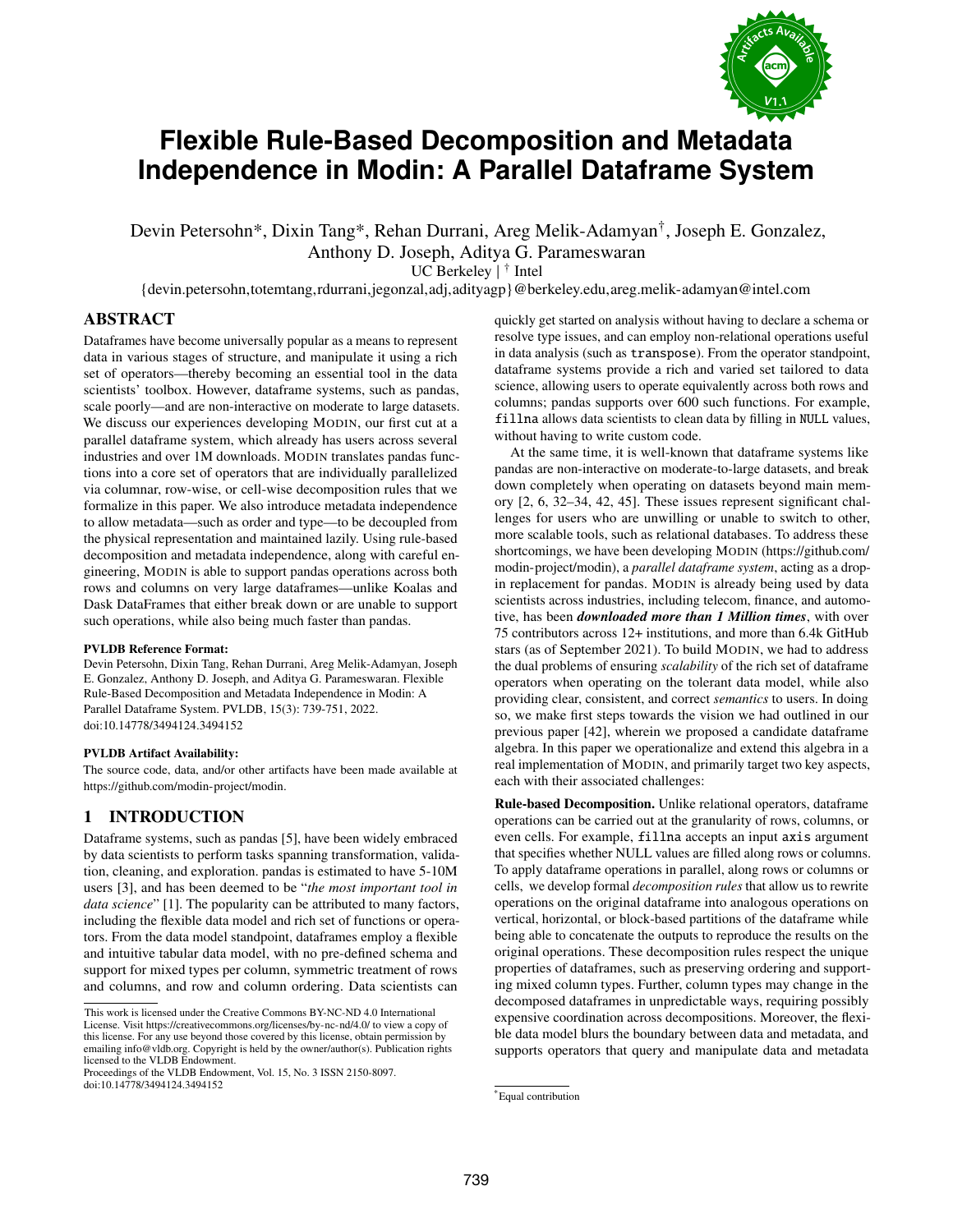at the same time—identifying decomposition rules for parallelizing such operations is non-trivial. For example, unlike relational databases, dataframes allow elevating data to and from metadata. In addition, the labels, types, and shape of an output dataframe are not just based on the operators, but also depend on the data (e.g., when dropping all columns with NULL values). Dataframe operators commonly mix both data and metadata operations.

Finally, we outline these decomposition rules for a core set of dataframe algebraic operators, with the understanding that the entire set of operations (in systems like pandas) can be rewritten using this core set. We draw on our proposed candidate algebra [\[42\]](#page-12-7), but extend it to make it practical—for example, our prior algebra requires us to repeatedly take transposes to apply columnar operations; here, we natively support columnar versions of operations. Distilling the 600+ functions in a system such as pandas into a small core set of operators posed a substantial engineering challenge.

Metadata Independence. Dataframe systems make several metadatarelated design decisions that impact scalability and semantics. In particular, they tightly couple metadata with the physical representation; instead, we strive for *metadata independence*, where the metadata is captured at a logical level, with the physical representation of the metadata being decoupled from the logical. For instance, pandas eagerly determines and materializes the type of each column at the end of each operation—a time-consuming blocking step on large dataframes. Morover, pandas often coerces types when this may not be intended, such as casting integers into floats in columns with a mix of both. Instead, our goal is to develop an *independent type system for dataframes* that natively supports mixed and unspecified types in a column, whereby we can defer type inference to only when it is needed. Determining which algebraic operators require type inference is not straightforward. Another important design decision in present-day dataframe systems is to physically store data in logical order of rows and columns. While this is convenient in terms of accessing data by row or column number, it also eliminates a degree of freedom in terms of storage, and requires coordination after each operation to materialize the ordering information associated with each row and column. Instead, we support *order independence* wherein the physical order can match the logical order on demand, but isn't done unless necessary. Overall, ensuring correct type and ordering semantics for dataframe operators is a big challenge.

Our Approach. In this work, we address the scalability and semantics challenges and instantiate our ideas in MODIN. MODIN adopts a small set of core operators (proposed in our vision paper [\[42\]](#page-12-7)) to implement the wide set of dataframe operations. To allow these operators to be performed in parallel at scale, we identify flexible equivalence rules that express each operator on the dataframe as operators on decompositions or partitions thereof, with a suitable ordered concatenation operator to "reassemble" the overall dataframe if needed. We formally describe the semantics of decomposition at various granularities. MODIN internally uses these decomposition rules to rewrite computation, by employing a flexible partitioning scheme along rows, columns, cells, or blocks of cells, as necessary. We identify two types of optimization opportunities for significantly improving the system performance by intelligently applying the decomposition rules. We also propose a *dataframe type system* as implemented in MODIN and describe how typing is inherited across the core operators, and develop techniques to support label- and order-based access without requiring the physical order to match

the logical order. Overall, MODIN provides up to a 100× speedup relative to pandas and Koalas on a range of workloads including joins, type inference, and row-oriented UDFs.

Related Work. Recent efforts from the database research community has described how to rewrite dataframe operations into SQL [\[32,](#page-12-5) [33,](#page-12-9) [45\]](#page-12-8); while these efforts are valuable, they only rewrite a subset of the pandas API that is expressible as relational operators, leaving the rest to be executed as is in pandas. We describe other differences with respect to metadata management in Section [7.](#page-11-0) Koalas [\[4\]](#page-12-10), Dask [\[44\]](#page-12-11), and Ibis [\[12\]](#page-12-12) are other dataframe implementations which support simple parallelization for row-oriented operations; however, as we will show in our experiments, they are unable to support columnar operations, or move data to metadata and vice-versa. Our decomposition or partitioning schemes (row-, column-, and block-wise partitioning) are analogous to matrix partitioning [\[28\]](#page-12-13); however, the matrix data model (with homogenous data types) and set of operators are both very different, necessitating different decomposition rules.

Contributions and Outline. Our contributions are as follows:

- We formalize the notion of flexible *dataframe decompositions* across multiple dimensions, and outline decomposition rules for each of the core operators underlying MODIN allowing these operators to be executed in parallel. We also introduce strategies for choosing between decomposition rules in MODIN and identify two multi-operator optimization strategies that immediately extend from the decomposition schemes (Section [3\)](#page-2-0).
- We introduce *metadata independence* for dataframes, including a flexible type system for dataframes that enabled deferred and correct inference of types only when needed. We discuss how to decouple logical ordering from physical ordering of dataframes, and a mechanism for dual but lazy maintenance of labels along with and separate from the data to facilitate easy lookup. We describe the ordering and typing aspects for our core dataframe operators (Section [4\)](#page-6-0).
- We describe the physical layout of MODIN and compare it with existing systems, such as array-oriented databases [\[22,](#page-12-14) [41\]](#page-12-15) (Section [5\)](#page-8-0).
- We evaluate MODIN against existing systems like Koalas [\[4\]](#page-12-10) and Dask DataFrame [\[11\]](#page-12-16), in addition to pandas [\[5\]](#page-12-0). We demonstrate speedups of up to 100× over pandas and Koalas, and 50× over Dask DataFrame. We also evaluate the end-toend performance of MODIN on real applications and demonstrate performance improvements of individual optimization techniques introduced in this paper. Finally, we perform an experiment to show MODIN's performance benefit in a laptop setting (Section [6\)](#page-8-1).

## 2 BACKGROUND AND PROBLEMS

In this section, we provide a brief recap of the dataframe data model and MODIN's approach from our vision paper [\[42\]](#page-12-7) for completeness. Then, we discuss the research problems that we focus on in this paper, but are not addressed in the vision paper.

#### 2.1 Background

**Dataframe data model.** A dataframe  $D$  is a tuple  $(A, R, C, T)$ , where A is an  $m \times n$  array of data entries that represents the dataframe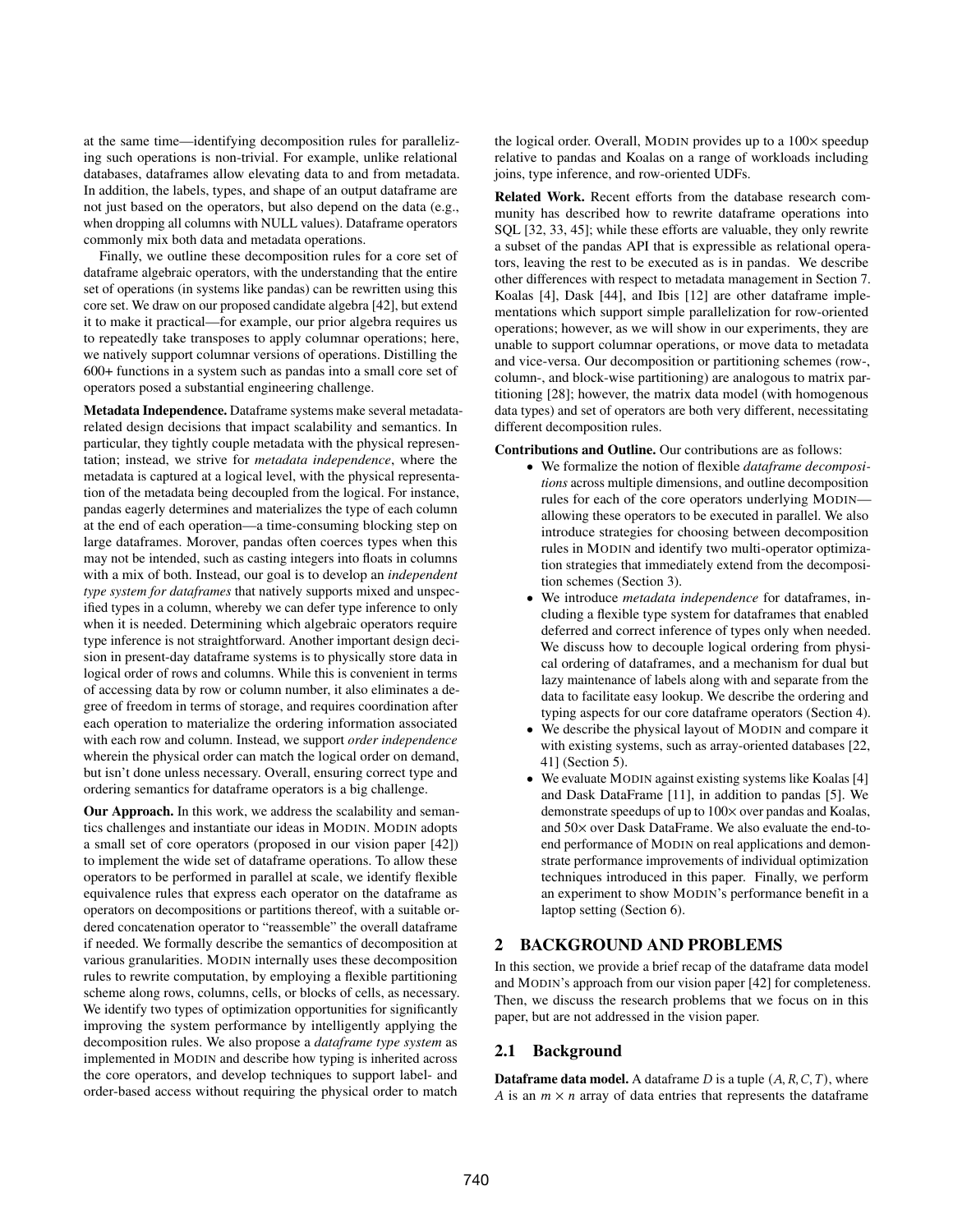content,  $R$  is an array of  $m$  row labels,  $C$  is an array of  $n$  column labels, and  $T$  is array of types for each column [\[42\]](#page-12-7). Given they are arrays, all of  $A$ ,  $R$ ,  $C$ , and  $T$  are ordered. Dataframe operators either maintain order or modify it based the semantics of the operator. The row labels  $R$  and column labels  $C$  can be used to identify the corresponding rows and columns, respectively, and they do not have to be unique. Users can also use row/column numbers or positions to uniquely identify a specific row/column.

MODIN architecture. The architecture of MODIN is composed of four layers: the API layer, the MODIN core layer, and the execution and storage layer. MODIN's API layer is modular in order to support multiple modes of interaction, including the pandas API, SQL, or Spark DataFrame API [\[14\]](#page-12-17).

To support these multiple modes, MODIN defines a compact set of powerful and extensible operators that can implement existing APIs and define new ones as part of the MODIN core layer. These operators include i) dataframe versions of relational ones (e.g., join), ii) non-relational operators that query and manipulate metadata (e.g., infer\_types and transpose) to support flexible schema and mixed types, and iii) low-level operators (e.g., map, groupby, and explode) that accept an input function. We will describe the semantics of decomposition for these operators in Section [3.](#page-2-0) While the vision paper [\[42\]](#page-12-7) introduces the core operators, it does not discuss how to parallelize them and efficiently manage metadata, which will be the focus of this paper. We also modify the core operators to allow for column-oriented versions of these operators (specified as axis in pandas) to avoid expensive transposes.

After MODIN decides the approach to parallelizing the core operators, they will be run by underlying execution engines, such as Ray [\[37\]](#page-12-18) and Dask. MODIN currently defaults to Ray. The Dask engine [\[44\]](#page-12-11) in MODIN is not to be confused with the Dask Dataframe [\[11\]](#page-12-16). MODIN can use Dask's distributed scheduler, but does not share any code with Dask Dataframe.

The storage layer of MODIN decides the storage format for the dataframes. Currently, MODIN adopts the data format of pandas by default, but is flexible enough to support other formats. This layer additionally decides the caching policy for dataframes such that MODIN can support out-of-core computation.

#### 2.2 Research Problems

Here are the research problems we focus on in this paper.

Formal decomposition of dataframe operators. To ensure the scalability of MODIN, we decompose dataframes into smaller partitions, enabling parallel execution on the partitions. Our research problem here is to formally define decomposition rules for the core dataframe operators, so as to maintain ordering, support flexible access patterns (row, column, and cell-wise), and parallelize operators unique to dataframes. We discuss decomposition rules in Section [3.](#page-2-0)

Metadata management. MODIN has a metadata manager responsible for maintaining metadata, including data types, column and row labels, and the mapping between logical and physical order.

The unique challenge with dataframes is that one column can contain values from one or more types. To find these types, we need to scan the column, which incurs significant overhead. In addition, operators can change type information in data-dependent ways. Our research problem here is to formally define the semantics of mixed

<span id="page-2-1"></span>

Figure 1: Cell/row/column-wise decomposition

typed-columns and how types are changed across MODIN's core operators, and to reduce the overhead of finding types in dataframes.

Managing row and column labels is also non-trivial because metadata can become data, and vice-versa. For example, row labels may be inserted into the data and operated on as data. In addition to this interchange, users have expectations for low latency interactions when they lookup rows or columns by labels. Therefore, the challenge here is to efficiently support querying and updating the labels at the same time.

Finally, maintaining order is also challenging. We need to define how order is changed across operators, which is not covered in existing systems. In addition, inferring the precise position of each row or column is time-consuming and should not be repeatedly performed after each operator. Therefore, another research problem here is how to defer this costly position inference. We address the aforementioned research problems and challenges in Section [4.](#page-6-0)

## <span id="page-2-0"></span>3 DECOMPOSITION & OPTIMIZATION

We formally define the semantics of dataframe decompositions and propose a set of decomposition rules for parallelizing operators over dataframe decompositions.

#### 3.1 Semantics of Dataframe Decomposition

Decomposing a dataframe means dividing the dataframe content A into non-overlapping partitions, where for each partition  $A_k$ , we logically instantiate a new dataframe by adding the corresponding row labels  $R_k$ , column labels  $C_k$ , and type information  $T_k$ . We propose five types of decompositions: cell-wise, row-wise, column-wise, rowGroup-wise, and rowOrderGroup-wise. Figure [1](#page-2-1) shows the first three types. The cell-wise decomposition decomposes a dataframe into a set of unit dataframes. A unit dataframe  $D_{ij} = (A_{ij}, R_i, C_j, T_j)$  includes a single value along with the corresponding metadata. The row-wise and column-wise decomposition decomposes a dataframe into a set of row and column dataframes, respectively. A row dataframe  $D_{i*} = (A_{i*}, R_i, C, T)$  appends all of the unit dataframes with the same row labels as new columns in order. We denote this append operation as  $\bigoplus_{c}$ .

$$
D_{i*} = \bigoplus_{j=1}^{n} D_{ij}
$$

 $\bigoplus_c$  can be generalized to append any dataframes with the same row labels and therefore the same number of rows.  $\bigoplus_r$  is analogously defined as appending dataframes with the same column labels as new rows. Note that unlike the relational context where we union horizontal partitions of a relation, here, special care must be taken to preserve the ordering of the dataframe partitions (which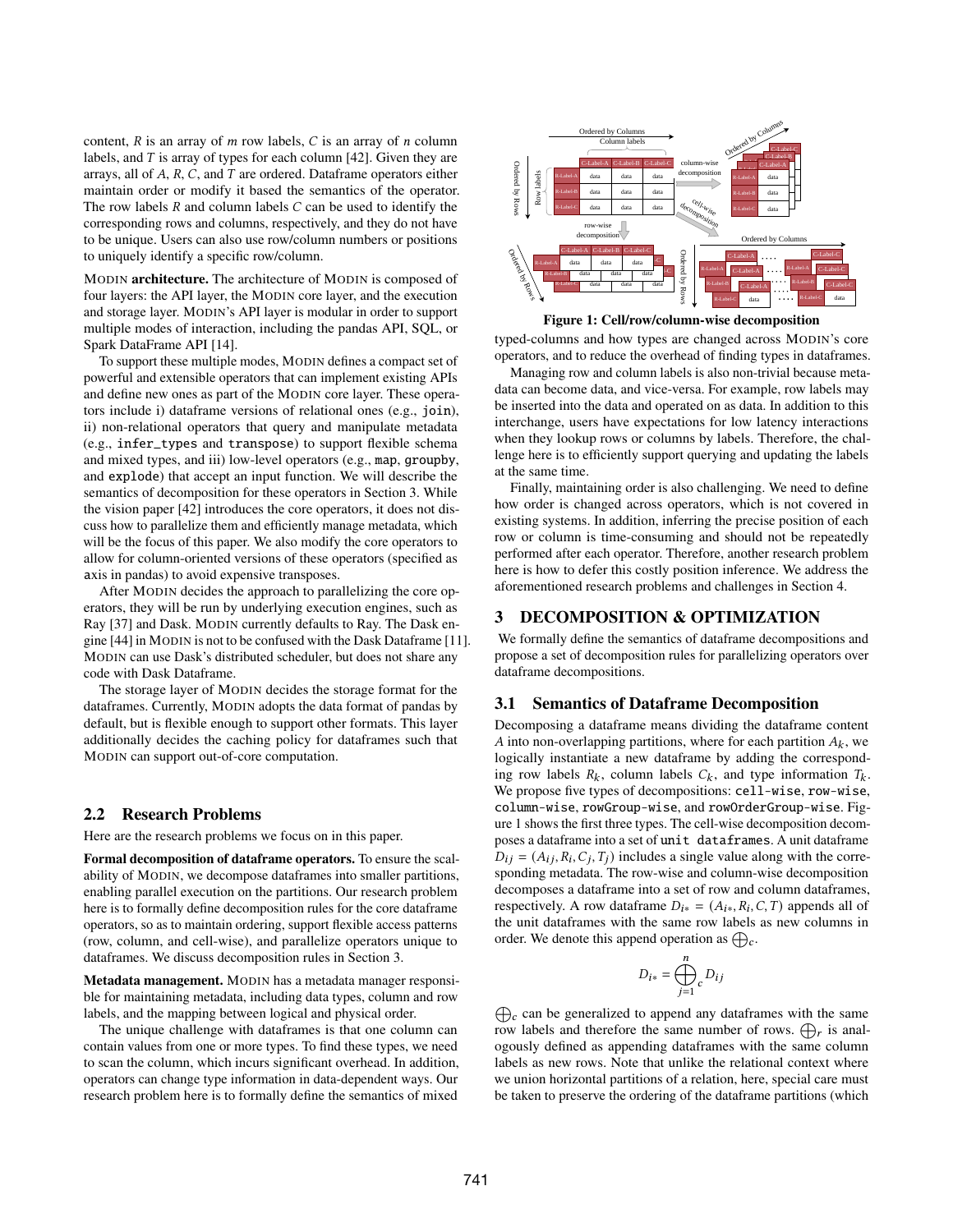are themselves ordered) along rows and columns. The three types of decomposition, as in Figure [1,](#page-2-1) can be summarized as follows:

$$
D = \bigoplus_{i=1}^m r \bigoplus_{j=1}^n c D_{ij} = \bigoplus_* D_{ij} = \bigoplus_{i=1}^m r D_{i*} = \bigoplus_{j=1}^n c D_{*j}
$$

The first equation represents *cell-wise decomposition*, for which we use  $\bigoplus_{\alpha}$  as shorthand. The second and the third equations represent row-wise and column-wise decompositions, respectively.

The rowGroup-wise decomposition is a special case of row-wise decomposition, where we partition the dataframe into groups of rows based on a composite key of a set of columns  $\text{cols}$  and each group  $\textit{i}$ includes the rows whose composite key equals a distinct key  $k_i$ . The rowGroup-wise decomposition can be represented as

$$
D = \bigoplus_{i=1}^{i} g(cols) D_{k_i}, \text{ where } D_{k_i} = filter_r(D, cols = k_i)
$$

 $\bigoplus_{q(cols)}$  appends the groups in the natural order that they arise filter<sub>r</sub> selects the rows whose cols's composite key equals  $k_i$  and in the dataframe. This decomposition is commonly used in operators such as group-by and equi-join. Another decomposition is the rowOrderGroup-wise decomposition. Compared to rowGroup, which uses the natural order, rowOrderGroup orders groups by the groupby key, which is used by the sort operator. We will discuss this decomposition in Section [3.2.3](#page-4-0) when we introduce the sort operator.

#### <span id="page-3-3"></span>3.2 Decomposition Rules for Operators

 $\mathbf{I}$ 

We now describe the decomposition rules for the core operators in MODIN. A core operator often takes a function as input. The input function can be written by the user, e.g., the apply function in pandas, which accepts a general purpose Python function as input, in which case this is a *user-defined function (UDF)*. Or this function can be in-built into the system by the developer implementing the API in MODIN , e.g., fillna in pandas, where NULL values are filled in using a specific approach. We call this a *system predefined function (SPF)*.

<span id="page-3-0"></span>

#### Figure 2: The hierarchy of decompositions: a parent node represents a more general decomposition than its children.

Each decomposition rule uses one or more types of decompositions discussed above. The five types of decomposition form a tree structure (shown in Figure [2\)](#page-3-0) where a parent node represents a more general decomposition than its child nodes. For example, a rowwise decomposition can be viewed to be a cell-wise decomposition, but not the other way around. In addition, since a rowGroup-wise decomposition partitions a dataframe into groups of rows, it is a special case of the row-wise decomposition. When discussing the decomposition rules of each operator, we use the most general decomposition type because replacing this one with its descendants will also result in valid decomposition rules for this operator. Note that if an operator processes the input dataframe at the granularity of rows/columns, we say that it is operating along the row/column *axis*, respectively.

<span id="page-3-1"></span>Rulebox 1: decomposition rules for low-level operators

| m<br>n<br>map: $map_*(f_*^{map}, D) = \bigoplus_r \bigoplus_c f_*^{map}(D_{ij})$<br>$i=1$ $i=1$ |
|-------------------------------------------------------------------------------------------------|
| $\boldsymbol{m}$<br>explode: $explode_r(f_r^{exp}, D) = \bigoplus_r f_r^{exp}(D_{i*})$<br>$i=1$ |
| groupby: $gb(op, param, cols, D) = \bigoplus_{i=1}^{n} g(cols) op(param, D_{k_i})$              |
| where $D_{k_i} = filter_r(cols = k_i, D)$                                                       |
| reduce: $reduce_r(f_r^{red}, D) = \bigoplus_r f_r^{red}(D_{i*})$<br>$i=1$                       |

We first discuss the low-level operators. Then, we present the decomposition rules for non-relational operators that query and manipulate metadata. Subsequently, we discuss the operators adapted from relational operators. We defer discussion on metadata, like type inference and ordering, to Section [4.](#page-6-0) In the following, we use  $f$  to represent a UDF or SPF (system predefined function) while  $h$  is used to represent an SPF, as defined early on in Section [3.](#page-2-0)

*3.2.1 Low-level operators.* The low-level operators include map, explode, groupby, and reduce.

map and explode: The map operator accepts a UDF or SPF to transform an input dataframe into a new dataframe maintaining the same shape and metadata (e.g., row/column labels) as the input. If the UDF/SPF  $f_*^{map}$  $\zeta_i^{map}$  is applied to each cell and outputs a single value, the map operator can use cell-wise decomposition  $map_*$  as shown in Rulebox [1.](#page-3-1) Based on Figure [2,](#page-3-0) map also supports the descendant decompositions (e.g., a row-wise decomposition,  $map_r$ , is also possible if  $f$  is applied to each row). One use of map is to implement fillna that fills NULL values using a specified method.

The explode operator uses a UDF/SPF to transform an input dataframe into a new one with a different shape and metadata from the input. The SPF/UDF can be applied row-wise or column-wise. When applied row-wise (i.e.,  $f_r^{exp}$  in Rulebox [1\)](#page-3-1), each row expands into one or more rows, while maintaining the same column labels.  $\sum_{n=1}^{\infty}$  can transform a column into one or multiple columns with the same row labels. When new rows or columns are generated, their corresponding row or column labels are derived from the input counterparts. Therefore, the explode operator supports rowwise (i.e.,  $explode_r$  in Rulebox [1\)](#page-3-1) and column-wise decompositions, depending on how it is applied.

groupby: As shown in Rulebox [1,](#page-3-1) the groupby operator takes a dataframe  $D$ , a set of groupby columns  $\text{cols}$ , and a MODIN operator  $op$  with parameters *param* as input. It groups the rows of the dataframe based on the composite key of the groupby columns cols, and applies the input MODIN operator  $op$  to each group<sup>[1](#page-3-2)</sup>, thereby supporting the rowGroup-wise decomposition. One example usage is to replace NULL values in each group with a value that is based on the key of the groupby columns cols. In this case, a map can be used to replace NULL values for each group.

reduce: The reduce operator aggregates each row/column dataframe into a single value based on a SPF/UDF (e.g.,  $f_r^{red}$  in Rulebox [1\)](#page-3-1); one possible SPF could be average. Therefore, the row-wise decomposition (i.e.,  $reduce<sub>r</sub>$  in Rulebox [1\)](#page-3-1) breaks the dataframe into row dataframes  $D_{i*}$ , applies the function  $f_r^{red}$  to each one, and

<span id="page-3-2"></span><sup>1</sup>Currently, MODIN does not allow operators that change the number of columns or the column labels in a groupby operator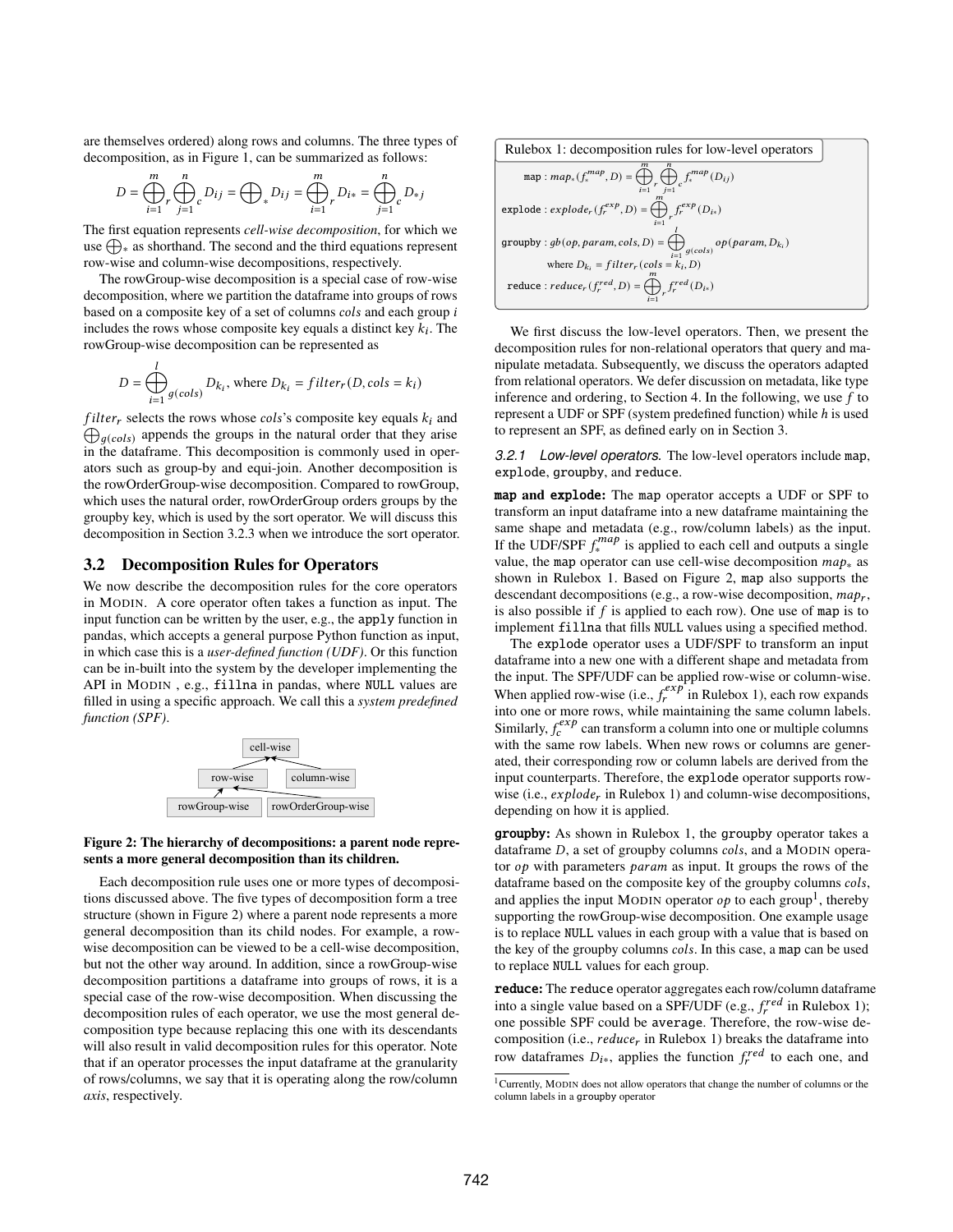<span id="page-4-1"></span>

| Rulebox 2: decomposition rules for metadata operators                                               |
|-----------------------------------------------------------------------------------------------------|
| $\texttt{inferT}: \textit{inferT}(D) = \bigoplus\nolimits_{c} h^{infer}_c(D_{*j})$                  |
| filterT : filterT(D, t) = $\bigoplus_r \bigoplus_c mask(h_*^{lb}(t,D), D_{ij})$<br>$i=1$<br>$i=1$   |
| $\boldsymbol{m}$<br>to_labels : to_labels(cols, D) = $\bigoplus_r h_r^{to}(cols, D_{i*})$           |
| from_labels : $from\_labels(D) = \bigoplus_r h_r^{from}(D_{i*})$                                    |
| $\boldsymbol{m}$<br>n<br>transpose : $transpose_*(D) = \bigoplus_r \bigoplus_c h_*^{trans}(D_{ij})$ |

outputs a unit dataframe. For some functions (e.g., sum), one possible optimization is to further decompose a row dataframe  $D_{i*}$  into smaller partitions, apply this function for each partition, and aggregate the results. The column-wise decomposition of reduce is defined symmetrically.

*3.2.2 Operators for manipulating metadata.* We now introduce the operators for querying and manipulating metadata.

infer\_types and filter\_by\_types: To support mixed types in a column, we provide the infer\_types operator to infer the type of a column by inspecting the type of each cell within the column and finding the common type. MODIN organizes the types in a tree structure, where a parent node represents a more generic type than its child nodes. Section [4](#page-6-0) introduces a dataframe type system, as implemented in MODIN. The infer\_types operator applies a SPF  $h_c^{infer}$  to each column dataframe and generates a new one with the updated type information (rule inferT in in Rulebox [2\)](#page-4-1). The filter\_by\_types operator checks the column types and filters out the columns whose types are not in a specified list of types (rule filterT in Rulebox [2\)](#page-4-1). It uses a SPF  $h_*^{I\overline{b}}$  to find the column labels whose column types are in the specified types  $t$  and adopts a mask operator to project the corresponding columns. The mask operator extracts cells based on the specified row/column labels and will be discussed in Section [3.2.3.](#page-4-0)

to\_labels and from\_labels: to\_labels replaces the dataframe's row labels with one or more columns of data, while from\_labels operator converts the row labels into a column. Both operators support row-wise decomposition, but not column-wise. Their decompo-sition rules are presented in Rulebox [2.](#page-4-1) to\_labels uses the SPF  $h_r^{to}$ to replace each row dataframe's row label with the data in columns cols and deletes the cols to generate a new row dataframe. The new row dataframes are appended to generate the output. from\_labels uses SPF  $h_r^{from}$  to do the opposite.

transpose: The transpose operator switches the row and column data of a dataframe. It supports cell-wise decomposition: for each unit dataframe, we swap the row and column label using a SPF  $h<sub>*</sub><sup>trans</sup>$  as shown in Rulebox [2.](#page-4-1) We note that one system optimization in MODIN is that we do not necessarily physically swap data and labels for the transpose operator, instead modifying the mapping from physical to logical for a no-shuffle dataframe transposition.

<span id="page-4-0"></span>*3.2.3 Relational operators.* The dataframe operators that are adapted from relational operators include mask, filter, window, sort, join, rename, and concat.

<span id="page-4-2"></span>

<span id="page-4-3"></span>

Figure 3: An example of window operator

mask and filter: The mask and filter operators are adapted from relational operators project and select. The main difference from their relational counterparts is that mask and filter can be applied to both the row and column axes, and the output dataframe maintains the same ordering as the input. The mask operator allows developers to project and select the entries in a dataframe using column labels and row labels together. mask also allows developers to specify the row and column numbers. A mask that subselects dataframe entries based on labels supports cell-wise decomposition, that is, for each unit dataframe, the mask discards this unit dataframe if its corresponding row and column labels are not in the specified labels. Similarly, a mask that subselects dataframe entries by specified row numbers also supports cell-wise decomposition, where unit dataframes are discarded if their row number is not in the specified set. We express this using an indicator function  $\mathbb{I}[i \in \text{rnset}]$  in Rulebox [3.](#page-4-2) The column case is symmetric. The filter operator eliminates rows/columns that do not satisfy certain data-specific conditions (as opposed to label/order-specific conditions as in mask) as encapsulated in a SPF/UDF. Rulebox [3](#page-4-2) shows the decomposition rules for mask and filter.

window: The window operator performs a sliding window operation by grouping dataframe cells in a column-wise or row-wise manner, and for each set of windowed cells, uses a SPF/UDF to reduce them to a single value. We use an example in Figure [3](#page-4-3) to explain the decomposition rule of window in Rulebox [3.](#page-4-2) Here, the window size is 2 and the window operator operates on the row axis. So we use row-wise decomposition and for each row dataframe, we perform a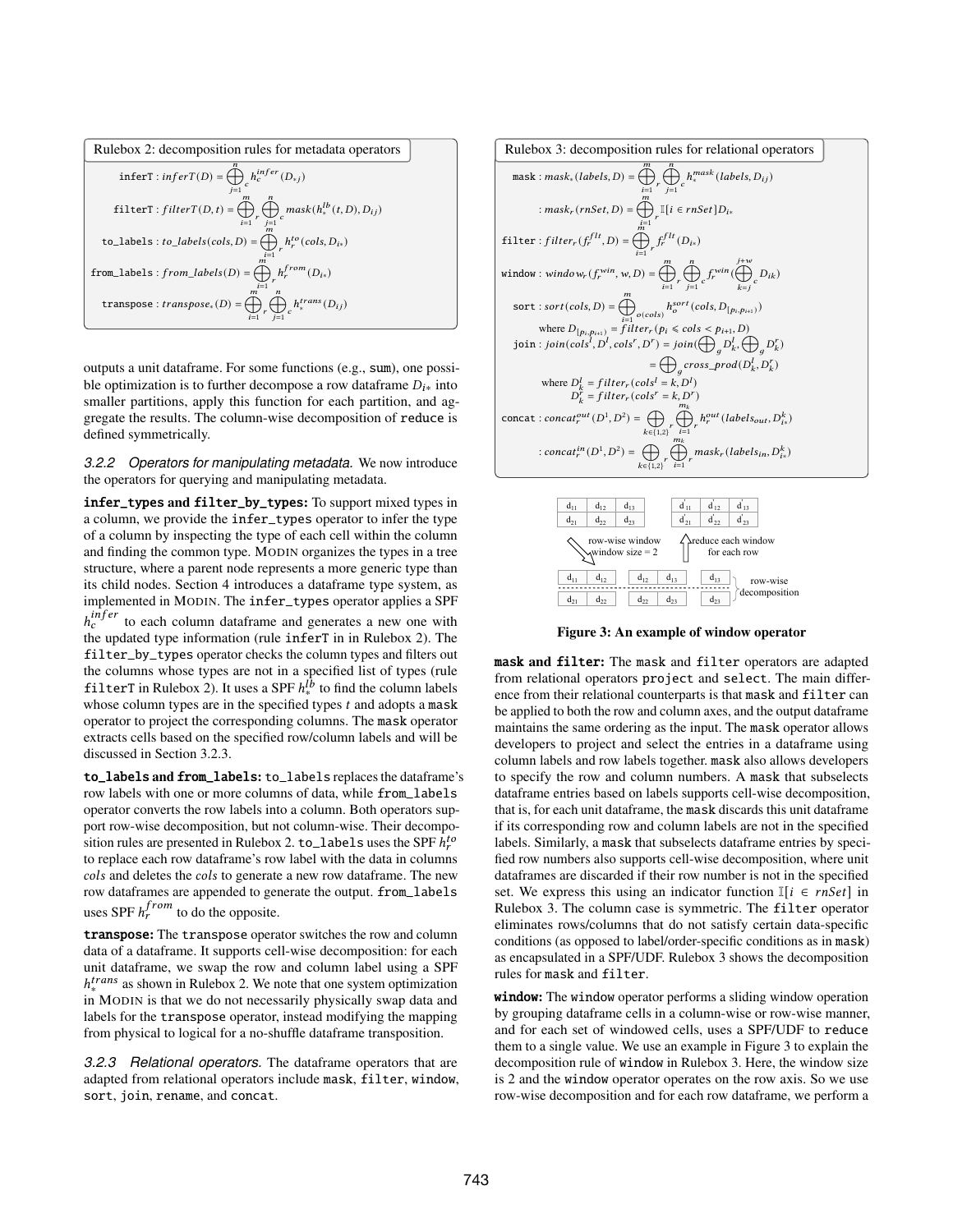window operation (i.e., each window includes 2 cells or less shown in Figure [3\)](#page-4-2). For each window of cells (i.e.,  $\bigoplus_{k=1}^{j+w} c D_{ik}$  in Rulebox 3), we use a function  $f_r^{win}$  to reduce them into a unit dataframe. The generated unit dataframes are appended as new columns to generate a new row dataframe (via  $\bigoplus_{j=1}^{n} c$ ). Finally, the row dataframes are appended as new rows. The column-wise decomposition can be defined symmetrically and is omitted.

sort, join, rename, and concat: The sort and join operators have the same semantics as the relational counterparts. Their decomposition rules are shown in Rulebox [3.](#page-4-2) The sort operator uses rowOrderGroup-wise decomposition (i.e.,  $\bigoplus_{o(cols)}$ ), where dataframe rows are range-partitioned based on the sorting columns cols such that the cols values across partitions are ordered. As shown in Rulebox [3,](#page-4-2) the *cols* values of the rows in one partition  $i$  fall into a value range  $[p_i, p_{i+1})$ , where  $p_i$  is the minimum key of a partition. We then use the function  $h_0^{sort}$  to sort each partition indepen-dently to complete the sort operation. The join<sup>[2](#page-5-0)</sup> operator supports rowGroup-wise decomposition. The rows of input dataframes are partitioned by the join keys (i.e.,  $\text{cols}^l$  and  $\text{cols}^r$  for  $D^l$  and  $D^r$  in Rulebox [3,](#page-4-2) respectively) and each pair of partitions  $D_k^l$  and  $D_k^r$  is joined locally using cross product cross\_prod. The rename operator replaces the input dataframe's row and column labels with the specified new labels. Since rename does not access the dataframe content, it does not have a decomposition rule.

The concat operator is analogous to union in relational algebra. The difference here is that concat does not require the input dataframes have the same row or column labels and can applied on both the column and row axes. Additionally, concat maintains the row and column ordering of the input dataframes. Our following discussion focuses on row-wise concat; here, concat appends rows while joining their column labels. MODIN currently supports inner and outer label join. concat with outer label join (i.e., concat<sup>out</sup> in Rulebox [3\)](#page-4-2) includes three steps: 1) take the union of the column labels of two input dataframes (i.e.,  $labels_{out}$ ); 2) for each row dataframe, use a function to extend its column labels to the union column labels and filling the newly generated cells with NULL (i.e.,  $h_r^{out}(labels_{out}, D_{i*}^k))$ ; 3) append the new rows together. concat using inner label join takes the intersection of the input column labels  $(i.e., labels_{in})$  and uses the intersected column labels to project the input rows (i.e., using  ${mask}_r (labels_{in}, D_{i*}^k)$ ).

Our decomposition rules are not covered by existing systems for three reasons. First, our rules maintain logical order (i.e., append maintains the ordering). Second, we define rules for operators that are unique to dataframes, such as to\_label and from\_label. Third, we consider five different types of decompositions whereas relational or array-oriented databases only support a subset of the decomposition rules covered by MODIN. Specifically, relational databases do not support cell-wise and column-wise decomposition because its semantics do not support applying the same operation in parallel to each cell or column. Array-oriented databases do not support rowGroup-wise and rowOrderGroup-wise decompositions.

#### <span id="page-5-2"></span>3.3 Applying Decomposition Rules

MODIN selects the decomposition rules based on the corresponding dataframe operations written by users. For example, the axis

<span id="page-5-1"></span>

Figure 4: Optimization opportunities from applying different decomposition rules

parameter in a sum operation determines whether one is summing over rows or columns, which subsequently determines if we should use row-wise or column-wise decomposition. After assigning a decomposition rule to each operator, we decide on the mechanisms for communicating data across different operators. If one operator outputs data to another operator and they have the same decomposition rules, then we will pipeline the output data. Otherwise, we exchange data across the two operators.

In addition, we identify two potential optimization opportunities if we choose the decomposition rules intelligently. Since some operators can be decomposed in different ways, we can change the decomposition pattern based on the immediate preceding or succeeding operator decompositions. For example, a  $map_*$  operator can be rewritten to  $map_r$  or  $map_c$  and maintains the same semantics because  $map_*$  is a more general version of  $map_*$  and  $map_c$  as shown in Figure [2.](#page-3-0) Choosing different decomposition rules for the same set of operators can result in different performance. Our experiments in Section [6.4](#page-10-0) demonstrate that selecting decomposition rules appropriately can significantly improve the performance of MODIN.

Eager data pipelining. This optimization applies the decomposition rules to allow more data pipelining. Figure [4\(](#page-5-1)a) shows an example. Here, users issue three chained map operators. The SDF/UDFs of the first and the third operator need to be applied to each row (i.e.  $map_r$ ) while the second SDF/UDF can be applied to each cell (i.e.,  $map_*$ ). Independently applying the decomposition rules for each operator results in a plan where the first and the third operator use row-wise decomposition and the second operator uses cell-wise decomposition. We can pipeline the data from a row-wise decomposition to a cell-wise decomposition, but need to exchange [\[29\]](#page-12-19) data (via data shuffling) if the order of the two decompositions is reversed because the cell-wise decomposition is more general than row-wise decomposition. Therefore, the first plan in Figure [4\(](#page-5-1)a) requires data exchange when we pass data from the second to the third operator. One optimization opportunity here is if we "downgrade" the cell-wise decomposition into a row-wise decomposition, then the three operators can be pipelined as shown in the second plan of Figure [4\(](#page-5-1)a). Therefore, an interesting optimization here is how to opportunistically rewrite a decomposition into a more specific one to enable more data pipelining.

Selective data exchange. We can also apply the decomposition rules to swap data exchange and pipeline across different operators. Data exchange is generally more costly than data pipelining. Therefore, we prefer to exchange (or shuffle) less data at the cost of pipelining more data. Figure [4\(](#page-5-1)b) shows an example where users issue three map operators. The first and third one require row-wise (i.e.,  $map_r$ ) and column-wise decomposition (i.e.,  $map_c$ ), respectively. The second one uses a cell-wise decomposition (i.e.,  $map_*$ ). In this plan, we need to exchange data between the second and the third operator. An alternative plan is to rewrite the cell-wise decomposition into a column-wise one (i.e., the second plan in Figure [4\(](#page-5-1)b)). This plan

<span id="page-5-0"></span><sup>2</sup>For simplicity, we assume an equi-join and omit other join types.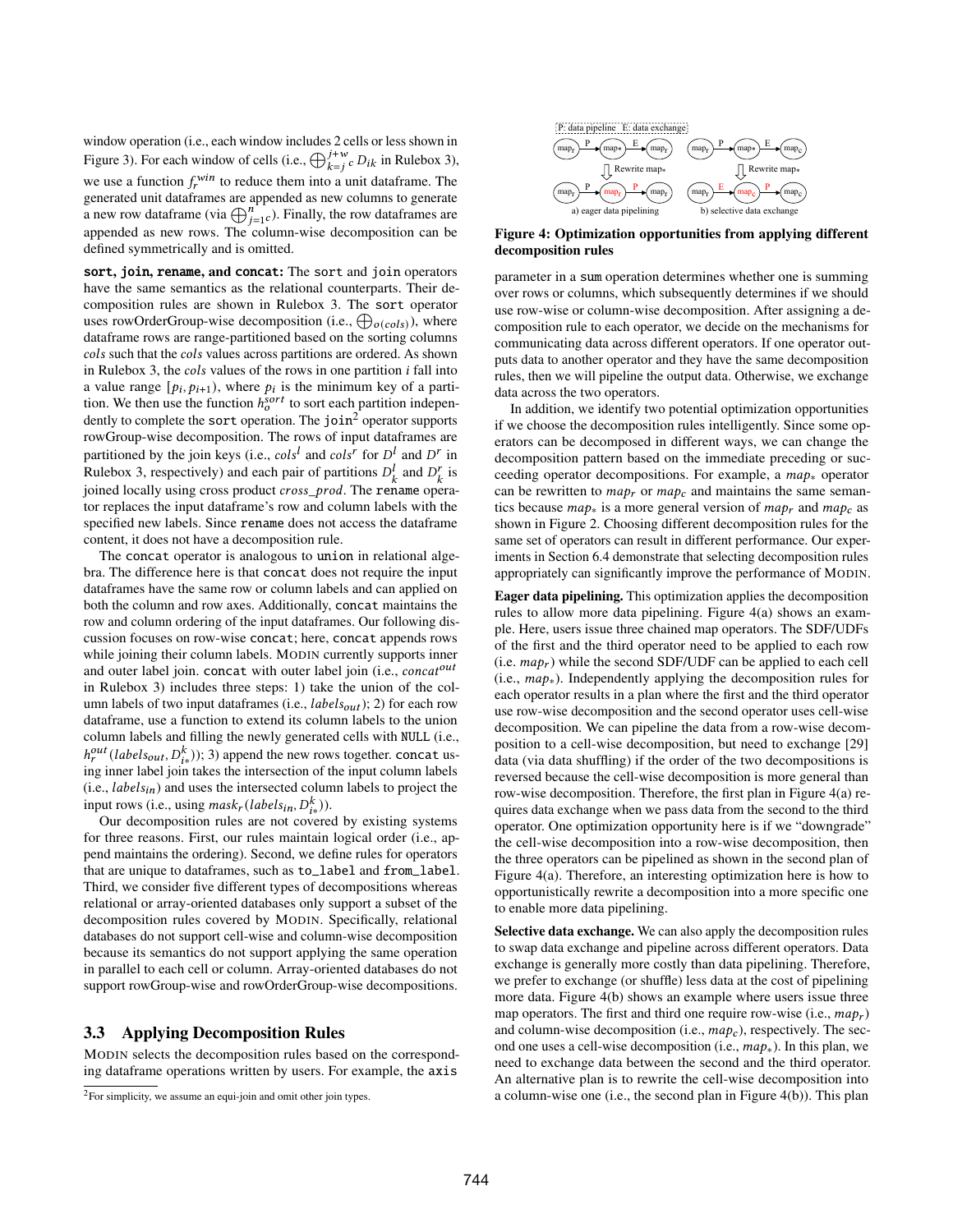<span id="page-6-1"></span>

Figure 5: Dataframe Type System Hierarchy

needs to exchange data for the first two operators with the benefit of pipelining data between the second and the third operators. Depending on the amount of data passed across the three operators, the two plans prevail in different cases. The optimization here involves applying the decomposition rules to find the best plan that reduces the cost of data exchange.

The two aforementioned optimizations are not possible in other systems, such as Dask Dataframe, because it only supports row-wise decomposition. MODIN supports the two optimizations due to its flexible decomposition rules. To apply the two optimizations, MO-DIN can use a cost model to quantify the cost of each candidate plan (e.g., choosing when to pipeline and when to exchange data) and choose one with the minimal cost. MODIN currently does not automatically support applying the two optimizations. Integrating them into a holistic optimizer is left as future work.

## <span id="page-6-0"></span>4 DATAFRAME METADATA MANAGEMENT

MODIN manages various types of metadata: data types, row/column labels, and mapping between the logical order of columns and rows to the physical order. We employ metadata independence, i.e., metadata is logically maintained and decoupled from its physical representation. Metadata independence enables lazy materialization to reduce overheads while ensuring correct semantics.

## <span id="page-6-2"></span>4.1 Data Types

Unlike relations, columns in a dataframe can have mixed types, which poses multiple unique challenges. First, querying the type of a column may require a full scan of that column. In addition, dataframe operations can change the type of a column in a datadependent way (e.g., map). To maintain precise types information, we need perform column scanning repeatedly. Next, we need to formally define the semantics of a column with mixed types and how each operator modifies types information, especially when the output type is data-dependent. Finally, this type system needs to be extensible to support new types defined by users.

We propose a hierarchical type system for dataframes to address the aforementioned challenges. We define how the core operators modify types. With the clear semantics defined, MODIN can defer type inference to when it is absolutely necessary.

Dataframe Type System. Our type system supports mixed types, unspecified types, and type inference. Types are organized into a hierarchy; Figure [5](#page-6-1) shows one instantiation. Here, types including integers, boolean, float are regarded as a number type. This number type along with string, category, and other types inherit ANY. We additionally have designation we call UNSPECIFIED, which represents columns where the type has not been determined yet. All types, except ANY and UNSPECIFIED, are basic types and inherit ANY, but MODIN can support more complicated types using the proposed type system. NULLs in MODIN have the same semantics as NULLs in relational databases. Our type system defines types only along columns and follows two invariants.

Invariant 4.1. *The output column types of the operators that accept a UDF/SDF is either provided at invocation or designated as* UNSPECIFIED *and implicitly inferred. Type inference is deferred until an operator requires it.*

A column type with the designation of UNSPECIFIED can occur after operators that allow UDF/SDFs (e.g., map). This designation enables the user to apply functions anonymously without needing to know what the output type(s) will be, and helps avoid calculating and materializing type information when it may never be needed by the user. Note that UNSPECIFIED does not inherit ANY, because UNSPECIFIED is a designation specifically used to defer the materialization and inference of a given column's type.

## Invariant 4.2. A dataframe column *i's type*  $T_i$  *is always correct, even though*  $T_i$  *may not be the most precise type for i.*

MODIN does not implicitly recalculate materialized types, even if there is a more specific type that can describe a given column. Suppose a dataframe column has all integers except a single string, resulting in a column of type ANY. Here, a data scientist can remove the string with a filter, resulting in a column where all data values are integers. In this case, the type of the column remains ANY, despite a more precise type designation being possible. MODIN can match the behavior of pandas by calling infer\_types as a postprocessing step. Our type system gives users the flexibility to defer type inference for performance, or to match pandas semantics that uses eager type inference by calling infer\_types after a given pandas function.

Type Rules by Operator. Each operator from Section [3.2](#page-3-3) has two rules for handling column types: 1) whether the input types must be known to perform the operator, and 2) whether the output types are inherited from the input dataframe(s) or the output types may be specified or are UNSPECIFIED. Table [1](#page-7-0) describes data type handling rules for each operator. The column"Input Types" lists whether the data types must be specified before that operator is applied. For sort and join, the input dataframe types must be known upfront to determine whether or not the values can be compared. The type system will infer and update the types implicitly via infer\_types if the input dataframe's types are UNSPECIFIED and the operator needs to know the input types (i.e., "Inferred" in Table [1\)](#page-7-0). The "Output Types" column lists how the output types are derived. "Inherited" means that the output data types will match the input dataframe's types or remain UNSPECIFIED. For example, for a filter, types are not modified, even if they are UNSPECIFIED. For operators that allow a UDF/SDF as input, the output types can be specified by the developer (i.e., "Specified" in Table [1\)](#page-7-0), or left unspecified. Suppose a developer wants to perform a map with a SDF that returns TRUE for non-NULL values, and FALSE otherwise. Since all columns in the output are known to be boolean, this information can be provided by the developer implementing the SDF to the map upfront to avoid costly type inference. Alternatively, when the types of the output dataframe after a map is not known, it ends up being UNSPECIFIED for every column.

We believe our type system provides a consistent and correct semantics to support mixed types. For example, unlike pandas, we will not cast floating points to integers when they are mixed in a column. This maintains the accuracy of a column with such mixed types. In addition, different from pandas that does not support NULL in integer columns, MODIN natively supports NULL and produces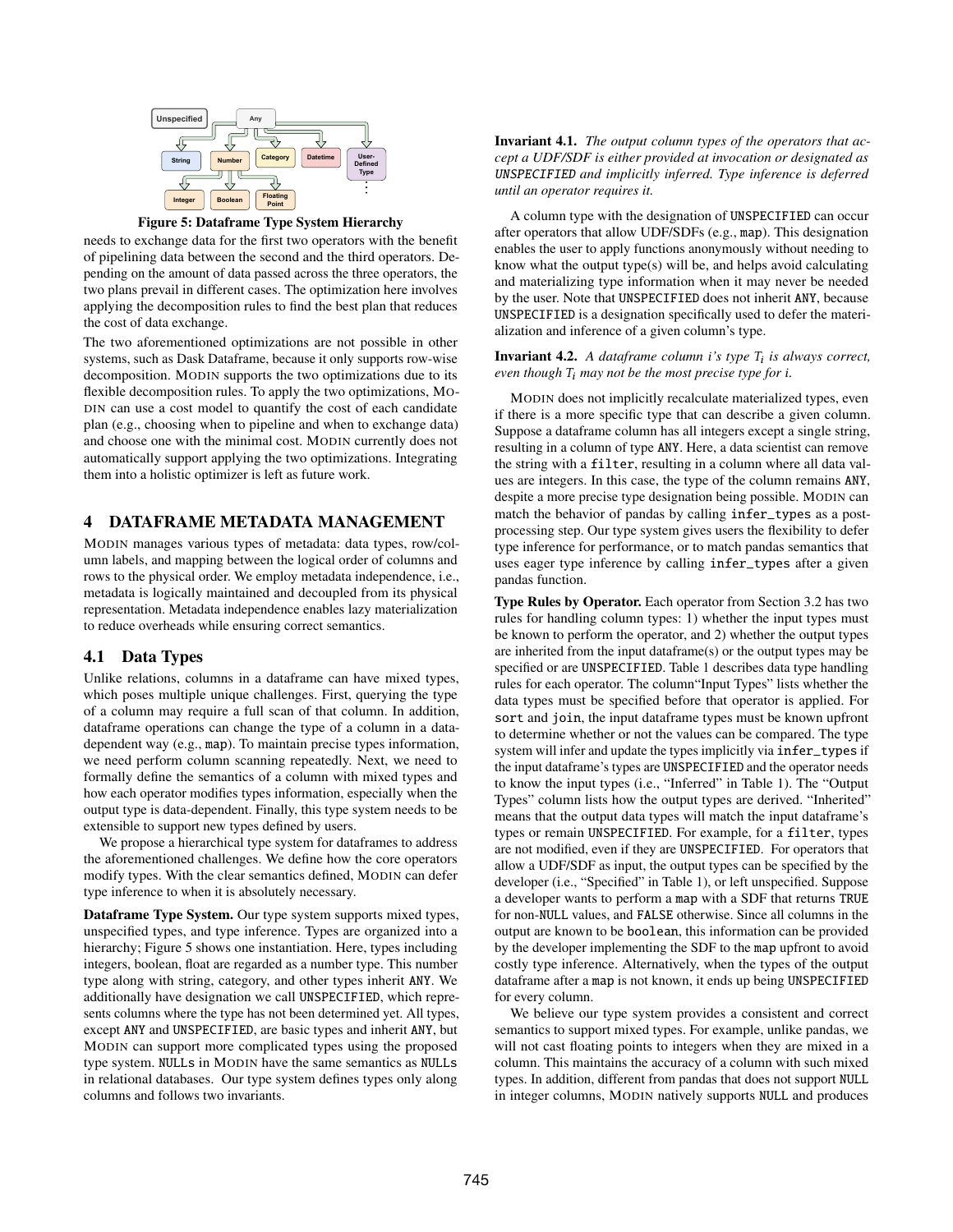| <b>Operator</b> | <b>Input Types</b> | <b>Output Types</b>      |
|-----------------|--------------------|--------------------------|
| mask            | N                  | <b>Inherited</b>         |
| filter_by_types |                    | <b>Inherited</b>         |
| map             | N                  | Specified or Unspecified |
| filter          | N                  | <b>Inherited</b>         |
| explode         | N                  | Specified or Unspecified |
| reduce          | Ñ                  | Specified or Unspecified |
| window          | Ñ                  | Specified or Unspecified |
| groupby         | N                  | <b>Inherited</b>         |
| infer_types     | N                  | <b>Inferred</b>          |
| join            | Ÿ                  | <b>Inherited</b>         |
| concat          | N                  | <b>Inherited</b>         |
| transpose       | N                  | Unspecified              |
| to_labels       | N                  | <b>Inherited</b>         |
| from labels     | N                  | <b>Inherited</b>         |
| sort            |                    | <b>Inherited</b>         |
| rename          | N                  | <b>Inherited</b>         |

<span id="page-7-0"></span>Table 1: Type inference and changes by operator.

correct results for left, right, and outer joins. Finally, this type system allows MODIN to easily support new user-defined types while maintaining consistent semantics.

While the high-level idea of lazy type inference has been adopted before [\[31\]](#page-12-20), our contribution is the type system in the dataframe context and the formal description of the type semantics of dataframe operators, which enables the lazy type inference optimization.

We note that the type system does not change the physical data types, but defines the type of a column with mixed physical data types and allows for deferring the type inference. The physical data types of the data entries in a dataframe are determined by users' programs. For example, a map operator can output data entries with different types (e.g., int and float). Since the output data type of this operator is undetermined (i.e., UNSPECIFIED), we can always infer the type by physically scanning the dataframe with mixed int and float, and return a number type. Since this process is time-consuming, we defer the type inference until required.

## 4.2 Label and Order Management

We now discuss how MODIN manages labels and order.

Dataframe label management. The labels of a dataframe are part of the metadata, but have unique properties which allow them to be treated as data at any point. This presents an interesting challenge: the metadata manager must be flexible enough to allow the labels to move into the data (i.e., to\_label) and vice versa (i.e., from\_label). In addition to the flexibility of the labels, there are also latency expectations for mask. Thus, the system must be able to quickly execute queries on the labels, while also remaining flexible enough to move the labels into the data. We address this challenge by maintaining two sets of labels. One set of labels is placed near the data to allow fast conversion between labels and data, the other set is maintained externally as an indexing structure to support querying based on labels. MODIN lazily synchronizes the two sets of labels when one set is changed and the other set is accessed. For example, rename can change the column labels. If it is followed by a map operator that adopts column-wise decomposition, we do not need to synchronize the column labels because this map operator does not need to access the labels. Unlike regular caching, our label caching is aware of the semantics of dataframe operators, enabling lazy label synchronization.

Logical Order management. Dataframes are logically ordered. This logical order provides a consistent view of the data: after each transformation, the rows/columns are shown in the same order. Each row/column is also associated with a numeric offset, or *position*; users can select rows/columns based on this position via mask.

<span id="page-7-1"></span>Table 2: Order and position needs and changes by operator.

| Operator        | <b>Input Order</b> | <b>Position</b>    | <b>Output Order &amp; Position</b> |
|-----------------|--------------------|--------------------|------------------------------------|
| mask            | N                  | $_{\rm Y*}$        | Parameter-Dependent                |
| filter_by_types | Ñ                  | $\overline{\sf N}$ | <b>Inherited   Updated</b>         |
| map             | Ñ                  | Y٥                 | <b>Inherited from Inputs</b>       |
| filter          | N                  | Y٥                 | <b>Inherited   Updated</b>         |
| explode         | Ñ                  | Y٥                 | Inherited   Updated                |
| reduce          | Ñ                  | Y٥                 | <b>Inherited</b>                   |
| window          | Y                  | N                  | <b>Inherited</b>                   |
| groupby         | Ñ                  | Ñ                  | Data-dependent                     |
| infer_types     | Ñ                  | N                  | <b>Inherited</b>                   |
| join            | N                  | Ñ                  | Inherited*                         |
| concat          | Ñ                  | N                  | Inherited*                         |
| transpose       | Ñ                  | Ñ                  | Inherited                          |
| to labels       | N                  | N                  | Inherited                          |
| from labels     | Ñ                  | Ÿ                  | <b>Inherited</b>                   |
| sort            | N                  | N                  | Data-dependent                     |
| rename          | N                  | N                  | Inherited                          |

In systems like pandas, the logical and physical layer are tightly coupled. Instead, we propose a logical order management system that maintains the logical order and physical positions separately, that is, MODIN will eagerly maintain the logical order, but lazily materialize positions, computing them when needed. This is because materializing and maintaining positions is costly, and positions are not frequently used. For example, a filter along rows does not change the order of the rows, but changes the positions of many rows. Maintaining these positions eagerly is costly since it requires a full scan of the dataframe.

The rules for order and position materialization and updates for each operator are listed in Table [2.](#page-7-1) The "Input Order" column specifies whether the column's order needs to be known (but not the position) before the operator can be applied. Among the operators, window is the only operator that requires order but not position information, because window parameter SDF/UDFs operate anonymously on the sliding window. The "Position" column specifies whether the specific positions must be computed before the operator can be applied. These are distinct requirements because there are cases where the order may be known implicitly but not the position. For mask, the positions are only needed when the parameters call for using position as the selection criteria; for label-based mask, positions are not required. The values marked with a  $Y \circ$  in the "Position" column only require the position to be materialized on the axis *opposite* that which the operators are applied. For example, to apply a map across the rows  $(map_r)$ , the system need not calculate the positions for the rows because the operator is decomposed across that axis. In this case, the column positions are required on the input dataframe because the SDF/UDF can access values based on position. Operators that decompose cell-wise do not need to calculate the positions of the input dataframe.

The last column of Table [2,](#page-7-1) "Output Order & Position" shows how the output order is determined. "Parameter-dependent" means the order and positions are updated based on the values provided to the operator as parameters. For mask, the order of the parameter labels (or positions) is the output order and positions are derived from these parameters. "Inherited | Updated" indicates that the output order is identical to the input dataframe's order, but the positions are changed (e.g., filter). "Inherited" means the order and positions remain unchanged from the input (e.g., map). "Data-dependent" indicates that the order and positions are derived from the data values, usually due to sorting or grouping. One example here is groupby, which groups rows/columns and generates a new order based how groups are generated and appended. The order of join and concat are based first on the order of the left input dataframe, then on the right input dataframes(s).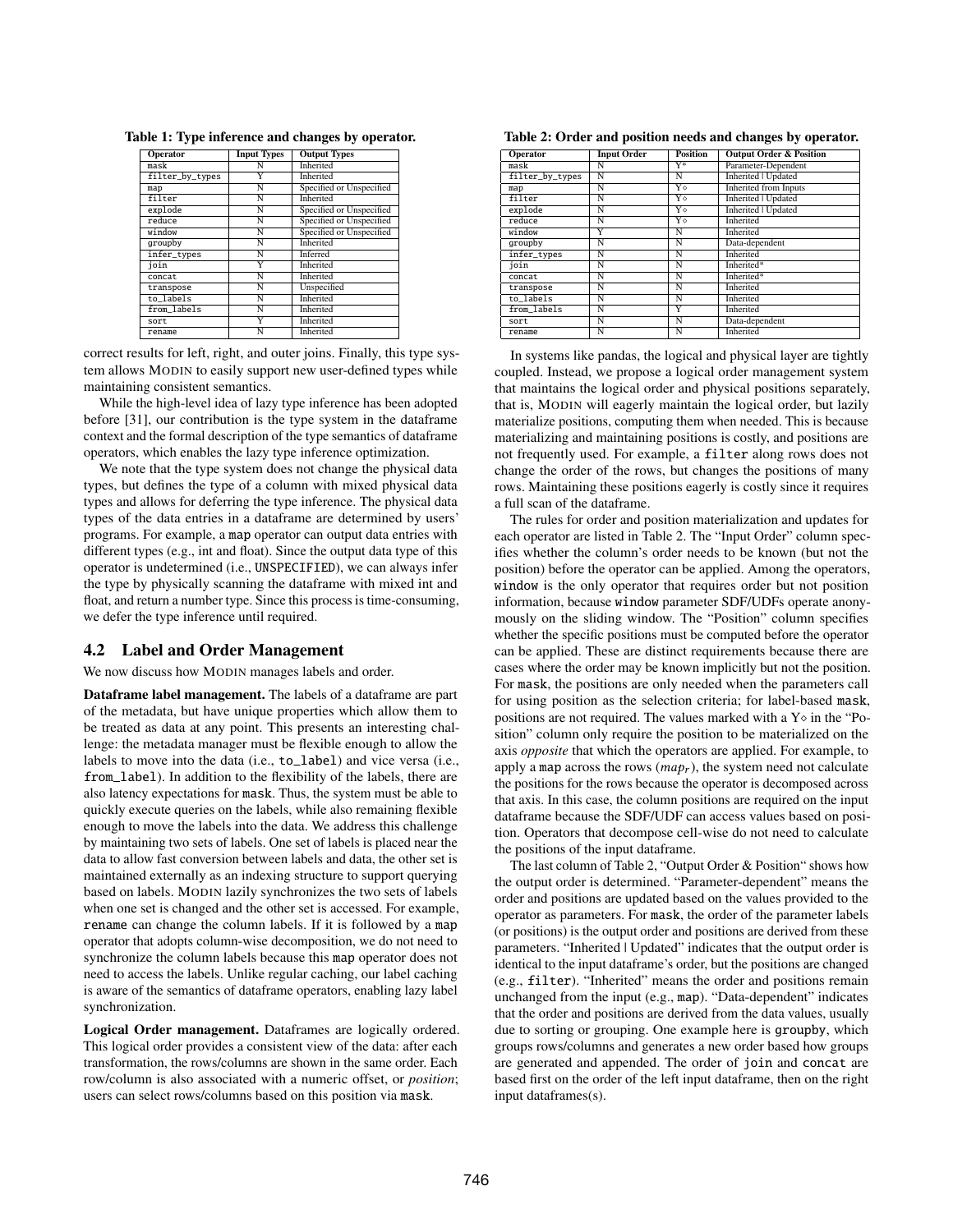<span id="page-8-2"></span>



# <span id="page-8-0"></span>5 PHYSICAL LAYOUT

In this section, we discuss MODIN's physical layout that flexibly supports different types of decompositions and correctly maintains the unique metadata of dataframes.

A dataframe in MODIN is physically partitioned into blocks along both the column and row axis such that MODIN can easily support row-wise, column-wise, and cell-wise decompositions without repartitioning the data. Each data block, in addition to storing the data entries, stores metadata including partial row/column labels of the dataframe, and the type and ordering information within that block. Therefore, a data block can be regarded as a "mini" dataframe and is currently implemented using the data format of pandas dataframes. To maintain global row/column order across blocks, MODIN assigns each block a number based on their order and stores the assigned numbers in a metadata manager.

An operator that uses row-wise or column-wise decomposition may require shipping data across worker nodes. Therefore, the block placement policy can impact MODIN's performance. By default, we prioritize placing blocks that belong to the same columns in the same node because column-wise access and manipulation are far more common than row-wise counterparts. Choosing the best placement policy is left for future work. For rowGroup-wise and rowOrderGroup-wise decompositions, we need to repartition the dataframe and maintain the order as discussed in Section [4.](#page-6-0)

While MODIN's physical layout design is not this paper's major contribution, it is different from existing systems, such as arrayoriented databases [\[22,](#page-12-14) [41,](#page-12-15) [46\]](#page-12-21), mainly due to the unique semantics of a dataframe. First, a dataframe needs to explicitly maintain ordering information because row/column labels do not capture it. By contrast, the ordering information of an array is stored in the attributes of the dimensions and does not need to be maintained separately. In addition, a dataframe needs to maintain the positions, which is not a concern for arrays because the dimensions of arrays are immutable when the arrays are initially created. Second, a dataframe has different types of data entries while an array adopts a uniform tuple type. The unique type semantics in dataframes enables new operations that query or manipulate data by type (e.g., filter\_by\_types). To accelerate these operations, a dataframe needs to additionally store the type information in each data block.

## <span id="page-8-1"></span>6 EVALUATION

Our experiments address the following questions:

• Compared to existing dataframe systems, including Koalas [\[4\]](#page-12-10), Dask Dataframe [\[11\]](#page-12-16), and pandas [\[5\]](#page-12-0), how well does MO-DIN scale dataframe operations over a large number of CPU cores? (Section [6.2](#page-9-0) and Section [6.3\)](#page-9-1)

- How much do the optimization techniques, eager data pipelining and selective data exchange, reduce the execution time? (Section [6.4\)](#page-10-0)
- What is the end-to-end performance of MODIN and how much does lazy type inference reduce the execution time? (Section [6.5\)](#page-10-1)

Experiments in Sections [6.2,](#page-9-0) [6.3,](#page-9-1) and [6.4](#page-10-0) are run on an AWS instance x1e.32xlarge with 3904 GB of memory and 128 vCores, running Ubuntu 20.04 OS. Experiments in Section [6.5](#page-10-1) are run on an x1e.4xlarge with 16 vCores and 488 GB of memory running Ubuntu 20.04 OS. MODIN is implemented in around 62k lines of Python code and the source code is available at [https://github.com/modin](https://github.com/modin-project/modin)[project/modin.](https://github.com/modin-project/modin) In our experiments, we choose Ray as the execution engine for MODIN.

#### 6.1 Experiment setup

Benchmark. We use the NYC Yellow Taxi Dataset 2015 [\[38\]](#page-12-22) with 150 million rows and 20 columns, occupying 23GB on disk. We use this dataset to test the scalability of several widely-used dataframe functions, including read\_csv, fillna, count, groupby followed by count, join, and median. These functions cover most stages of a typical data science lifecycle, such as ingestion (e.g., read\_csv), cleaning (e.g., fillna), and analysis (e.g., join). We additionally test two operators that manipulate the metadata: from\_labels and infer\_types. We also use this dataset to test the optimization opportunities when choosing the best rewriting rules from Section [3.3.](#page-5-2)

We use two additional datasets to evaluate end-to-end performance and benefits of lazy type inference. The first dataset, Loan data, [\[10\]](#page-12-23) is from Kaggle [\[13\]](#page-12-24) contains 2260668 rows and 145 columns, and occupies 1.2 GB of data on disk. The second dataset is the California state data from the Open Policing Dataset [\[15\]](#page-12-25), which contains 31778515 rows and 21 columns, and occupies 231 MB of data (compressed). Though the Open Policing dataset size is roughly the same size (uncompressed) as the Loan data, it includes mostly text, allowing us to test how MODIN handles text. There is also a significant difference in the amount of skew in each of the datasets, where the Loan data is heavily skewed, and significantly more sparse, and the Open Policing data is more uniform and dense. For the Loan data, we use a notebook [\[9\]](#page-12-26) from Kaggle [\[13\]](#page-12-24) and deduplicate the operators of this notebook. Its key operators include fillna, dropna, filter, and value\_counts. For Open Policing Dataset, we build a new notebook that follows the same workflow of the notebook for Loan data to provide a frame of reference for how data types and data skew can affect performance.

Baselines. We compare MODIN with three popular dataframe systems, pandas [\[5\]](#page-12-0), Koalas [\[4\]](#page-12-10), and Dask DataFrame [\[11\]](#page-12-16) (denoted Dask DF in this section)—not to be confused with the Dask parallel compute framework [\[44\]](#page-12-11). pandas is the most popular dataframe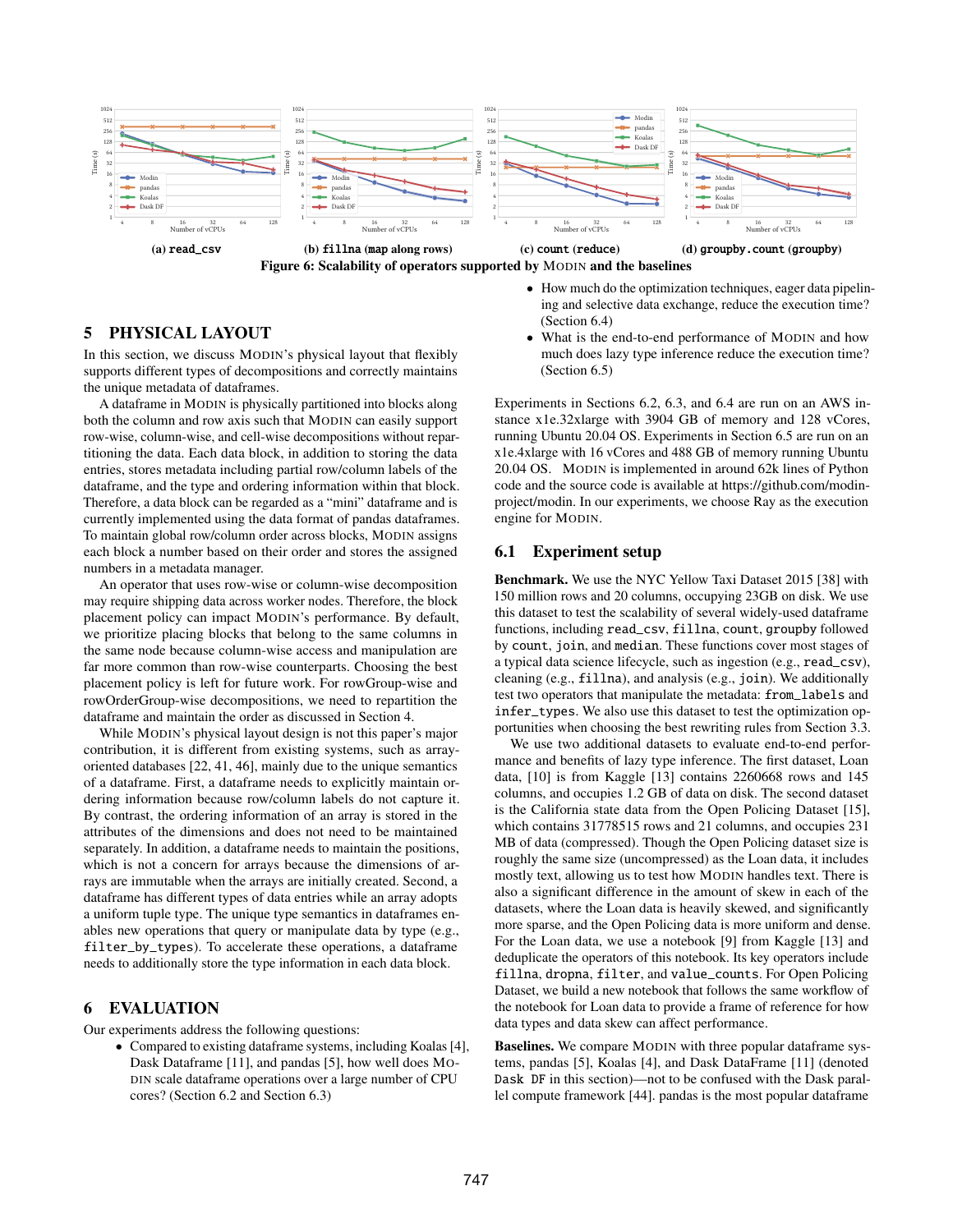system in use; however, pandas runs on a single thread and does not support out-of-core computation. Koalas and Dask DF are designed to scale a subset of the pandas API and allow the working dataset to be larger than memory. Koalas translates the subset of the pandas API supported by Spark SQL (approximately 55% [\[42\]](#page-12-7)) to leverage Spark's distributed computation framework to scale computation. Since Koalas translates to Spark SQL, it cannot support flexible operators that decompose column-wise, does not maintain the logical order, and adds additional user requirements like managing partitioning. Dask DF scales the pandas API using a light-weight native row-store implementation on Dask, a library for parallelizing Python applications. Like Koalas, Dask DF supports approximately 55% of the pandas API [\[42\]](#page-12-7). For example, Dask DF does not support operations that decompose column-wise, like median (quantile), map, and columnar filters, which are critical and common to workloads that operate along columns, meaning that common feature engineering tasks are not supported in Dask DF. In addition, Dask DF does not support iloc (mask based on position) or any position-based logic, which are critical to operations that rely on the user's order (e.g., window functions commonly used in interpolation and data cleaning). This is due to one of the main limitations of the Dask DF data model, which forces the data to always be both logically and physically stored in the sorted order of the row labels. In practice, this means that the user cannot sort by one column and have a separate, meaningful column for the row labels. In fact, Dask DF does not support a sort API because of this data model limitation. Some window functions are supported in Dask DF, but they are only applied to the data in the sorted order of the index, as opposed to the user's logical order of the data. MODIN differs from Dask DF in many ways: 1) Dask DF sorts the rows based on the row labels for fast row lookups, while MODIN maintains the semantics of the logical order (as necessary for emulating pandas semantics) and builds an indexing structure on the row labels; 2) MODIN can decompose dataframes at different granularities, but Dask DF only decomposes dataframes row-wise; 3) MODIN employs its own type system while Dask DF uses the pandas type system, which is not always semantically consistent, as discussed in Section [4.](#page-6-0) We note that although MODIN and pandas have different type systems, the version of MODIN used in the experiments mimics pandas semantics to ensure a fair comparison.

#### <span id="page-9-0"></span>6.2 Operators supported by all systems

We first test the scalability of Dask DF, Koalas, pandas, and MO-DIN for operators supported by all systems, including: read\_csv, fillna replacing the NULL values for each row, count counting the non-NULL values for all columns, and groupby.count using the "passenger\_count" column as the group key. We vary the number of vCPUs used by each system and report the execution time.

Note that Koalas was not able to run with default settings $^3$  $^3$ , and considerable effort was made to enable and optimize Koalas in this environment. We also tuned Dask DF; the results from the best performing Dask DF configuration are reported. The difference between the default performance and the best case performance in Dask DF was between  $10\times$  and  $40\times$ . MODIN is run with default settings.

Figure [6](#page-8-2) shows the test results. MODIN has the lowest execution time compared to the baselines for all operators, because it parallelizes these operators and lazily computes metadata. pandas does not scale because it runs on a single thread. Koalas and Dask DF can scale these operators because these operators can be implemented using row-wise decomposition. Koalas has higher execution time than pandas and other systems for fillna, count, and groupby.count due to the overhead of Spark and an extra phase of sorting the output rows to maintain the natural order.

## <span id="page-9-1"></span>6.3 Operators not supported by all baselines

We now test operators that are not supported by all baselines, including median, from\_labels, infer\_types, and join. The baselines do not support these operators because they do not support operating on the column axis (e.g., computing the median for each column), the systems run out of memory (e.g., join for Dask DF), and they do not support querying and manipulating metadata (e.g., from\_labels). We vary the number of vCPUs and report the execution time of each operator.

Since Dask DF and Koalas are row-store-based dataframe systems, they do not support computing median for each column. Figure [7a](#page-10-2) shows the scalability for this operation. The time reported includes a filter on the types of the columns to select only numeric columns. In this case, the parallelism MODIN can exploit is limited by the number of columns, so increasing the number of cores beyond 20 (the number of columns) does not improve the performance.

Figure [7b](#page-10-2) and Figure [7c](#page-10-2) show the results of from\_labels and infer\_types, respectively. infer\_types is configured to infer the types of all columns. Dask DF and Koalas do not support the two metadata operators. from\_labels in MODIN has the overhead of inferring the positions of the labels and inserting them as data compared to pandas, which eagerly materializes the positions. Therefore, at a smaller number of cores, the overhead of inferring the positions dominates and MODIN has higher execution time than pandas. However, as the number of cores increases, this overhead can be amortized. MODIN can scale this operator and achieve up to a 10× faster runtime than pandas. MODIN prevails over pandas for the infer\_types operator because it decomposes and parallelizes the execution of infer\_types and uses indexes in our type system to quickly determine the type information. We see the performance improvement of MODIN over pandas is up to 100×.

We also tested a self-join on the row labels of the NYC dataset. Dask DF runs out of memory for the join operator, so it is not included in the results shown in Figure [7d.](#page-10-2) We see that MODIN has lower execution time than both pandas and Koalas. While Koalas can reduce the execution time as the number of cores increases, the overhead of the underlying Spark dominates and Koalas is slower than pandas for join.

To compare the join performance of Dask DF with MODIN and other systems, we perform another experiment that uses the same join query as in Figure [7d,](#page-10-2) varies the number of rows of the NYC dataset, and fixes the number of CPUs to 128. Figure [8](#page-10-3) shows the results. We see that Dask DF runs out of memory when we use more than 15 million rows. For the case of 15 million rows, MODIN performs 50× faster than Dask DF.

<span id="page-9-2"></span><sup>&</sup>lt;sup>3</sup>Koalas consistently ran out of memory or forced all of the data onto a single partition on default settings, so many attempts at optimization were made to ensure a fair comparison.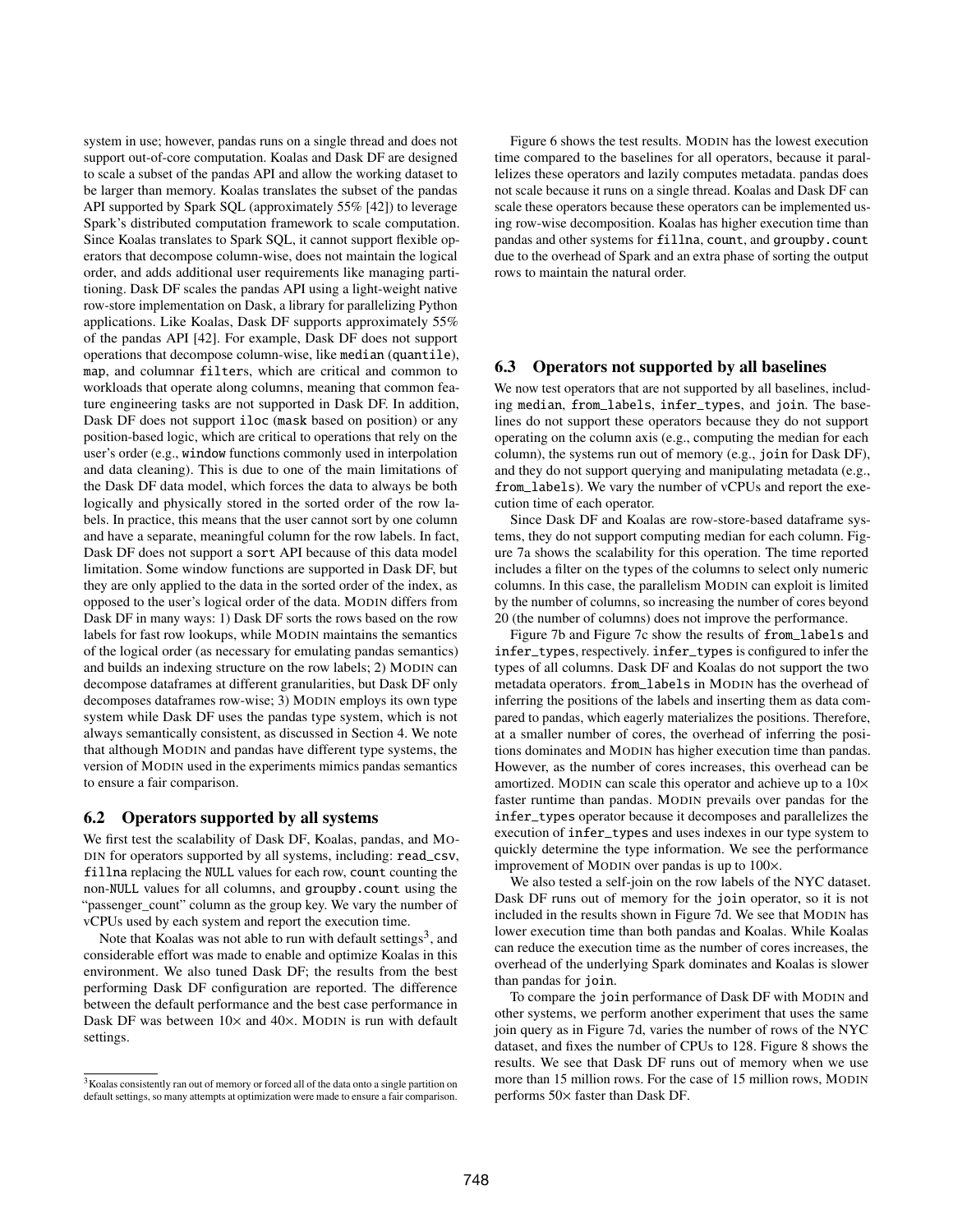<span id="page-10-2"></span>



<span id="page-10-3"></span>

Figure 8: Join performance under varied number of rows

Figure 9: Performance benefit of eager data pipelining

Figure 10: Performance benefit of selective data exchange

#### <span id="page-10-0"></span>6.4 Choosing decomposition rules

We first explore the optimization opportunity from eager data pipelining. Recall that eager data pipelining pipelines operators that decompose cell-wise in between two operators that decompose row or column-wise. We test three map operators that are chained as  $map_r \rightarrow map_* \rightarrow map_r$ , where each map operator accepts a UDF that transforms NULL values in the dataset into a new value depending on the column type.  $map<sub>r</sub>$  operates on each row and pipelines data to  $map_*$ , which operates on each cell. Since  $map_*$  is followed by  $map_r$ , it needs to do a data exchange. The eager data pipelining technique rewrites this query into  $map_r \rightarrow map_r \rightarrow map_r$  because  $map_*$  is a more general decomposition than  $map_r$ . This way, we can pipeline the three operators. Figure [9](#page-10-3) shows the execution time of the two plans. We observe that the execution time of the optimized plan is 57% of that of the original plan. The majority of the overall reduction in the execution time is due to reduced communication between operators.

The second technique we explore is selective data exchange. Selective data exchange can occur when an operator that decomposes cell-wise is surrounded by each of the other two decompositions: row and column, which is a common pattern in regular dataframe workloads. We test two plans that have equivalent semantics but different performance. The first plan is  $map_r \rightarrow map_* \rightarrow map_c$ (denoted as PlanA), which includes a data pipelining for the first two operators and a data exchange for the last two. The first operator  $map_r$  outputs significantly more data than the second operator  $map_*$ because the first operator converts each input row from the NYC dataset to a row of strings while the second operator outputs the first character of each input string. The  $map_c$  operator converts strings to numbers if possible, otherwise leaves the value unchanged. An alternative plan is  $map_r \rightarrow map_c \rightarrow map_c$  (denoted as PlanB), which enforces exchanging data first and then pipelining. We expect PlanB to be more costly because it exchanges more data than PlanA. Figure [10](#page-10-3) shows the results of the two plans: the execution time of PlanA is 35% of PlanB. Therefore, our decomposition rules allow more optimization opportunities.

#### <span id="page-10-1"></span>6.5 End-to-end performance

We now evaluate the end-to-end workflow performance of MODIN compared with pandas. Our comparison does not include Dask DF and Koalas because each was unable to complete the workflow, even with significant modification. Dask DF did not support dropna with an axis argument. Koalas did not support the notebook's use of loc. We additionally show the performance impact of our three optimization techniques: the decomposition rules from Section [3.2,](#page-3-3) the optimization involving data pipelining from Section [3.3,](#page-5-2) and the lazy type inference from Section [4.1.](#page-6-2) To do this, we test three variants of MODIN, where the first variant only includes parallelism from decomposition rules (ModinP), the second additionally includes lazy type inference (ModinPT), and the third variant includes pipelining as well (ModinPTP).

Evaluation on Loan data. The results for Loan data are shown in Figure [11a](#page-11-1). We see that our decomposition rules can significantly reduce the execution time via parallel execution. We observe a moderate performance benefit of lazy type inference, reducing the execution time by about 0.5s. The overhead of type inference in this workflow is not large because, like many Kaggle datasets, the dataset is mostly provided clean upfront. After data types are initially inferred, subsequent operators do not need to change the data types, which does not trigger additional type inference. We test a modified notebook next to examine the overhead of type inference. Finally, we see that the pipelining can further reduce the execution time. Overall, the three techniques show that MODIN can reduce the execution time of pandas by over 8×.

Expanded evaluation on the type inference overhead. To evaluate the benefit of lazy type inference, we modify the above workflow to add three additional map operators that leave the data unchanged, but also do not specify output types, which will trigger type inference. This simulates a set of data cleaning operations without changing the outputs of the notebook. The results are shown in Figure [11b](#page-11-1), we see that lazy type inference can further reduce execution time by 20% compared to raw parallelism, despite there being only three additional cases where the types need to be inferred. In this workload,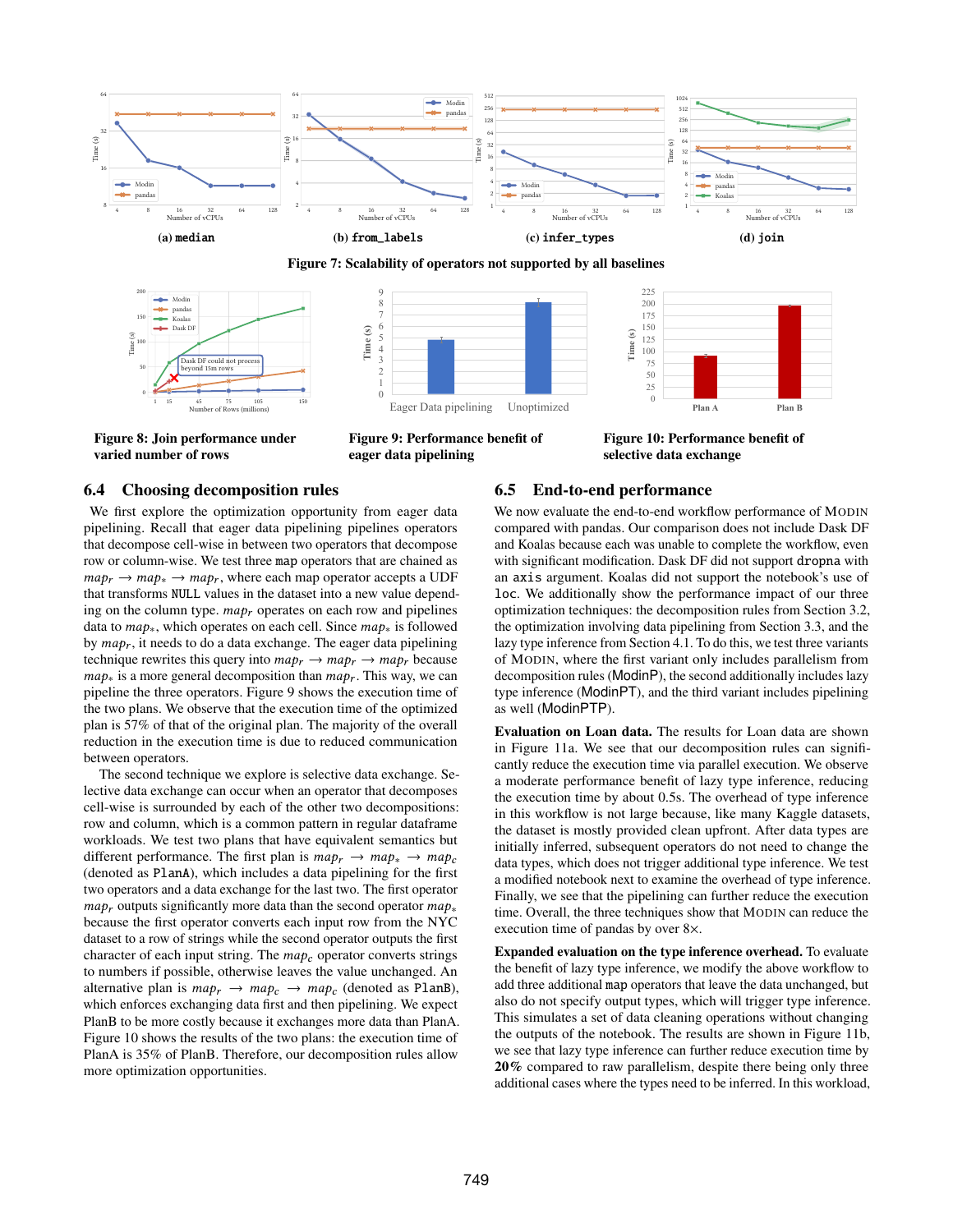<span id="page-11-1"></span>

Figure 11: The end-to-end performance of MODIN and pandas on datasets: (a) loan (b) modified loan (c) open policing.

pipelining further reduces the execution time by 38% for a total of over 8× faster than pandas.

Evaluation on the Open Policing data. Figure [11c](#page-11-1) shows the results on the Open policing dataset. Despite the workflow being identical to that in the Loan data and the datasets being similar in size, the overall runtime is almost 5× longer than the modified Loan data workflow. This runtime difference is primarily due to the differences in data types, data skew, and data density.

## <span id="page-11-0"></span>7 RELATED WORK

Historically, many systems have attempted to solve the problems of scaling dataframes, but are limited in different aspects: whether it be by not supporting all dataframe functions, or even by changing the underlying data model altogether.

Systems that support dataframe operations. Original implementations of dataframe systems include pandas [\[5\]](#page-12-0) and R [\[43\]](#page-12-27). R dataframes suffer similar limitations to pandas in that they cannot exceed main-memory [\[7\]](#page-12-28) and run on a single thread. Projects like Tidyverse [\[50\]](#page-12-29) remove some of the properties of R dataframes to make them more like relational tables. R dataframe operators can be similarly made to run in-parallel via the decomposition rules we describe in Section [3.](#page-2-0) Dask DataFrame [\[11\]](#page-12-16) partitions a dataframe along rows to make operations along the row axis more scalable, similar to a relational database. Vaex [\[8\]](#page-12-30) is a system for imperatively querying static memory-mapped HDF5 files, supporting around 35- 40% of the functionalities of the pandas API.

There are many systems that support a subset of the pandas API via relational databases using various flavors of SQL. Koalas [\[4\]](#page-12-10), an open-source project, translates 55% of the pandas into the API Spark SQL API via ANSII SQL. Ibis [\[12\]](#page-12-12) translates a small subset of the pandas API into a variety of database backends Recently, there is work on choosing database backends [\[32\]](#page-12-5) and translation into database systems like A-frame [\[45\]](#page-12-8), Grizzly [\[34\]](#page-12-6), and AIDA [\[27\]](#page-12-31). RIOT [\[52\]](#page-12-32) achieved similar goals of employing a database backend for operating on R data beyond main-memory. Our prior vision paper introduced scalable dataframe systems and a candidate algebra [\[42\]](#page-12-7). We also introduced opportunistic evaluation to execute dataframe operations together in the background asynchronously [\[51\]](#page-12-33); this is orthogonal to the techniques proposed in this paper.

Parallel/distributed database systems. Many parallel and distributed databases [\[40\]](#page-12-34), such as Teradata [\[16\]](#page-12-35), HadoopDB [\[17\]](#page-12-36), and SparkSQL [\[19\]](#page-12-37), partition data into rows using hash or rangebased partitioning to parallelize row-oriented relational operators. Additionally, column stores, like C-Store [\[47\]](#page-12-38), Dremel [\[35\]](#page-12-39), MonetDB [\[21\]](#page-12-40), BigTable [\[24\]](#page-12-41), and HBase [\[49\]](#page-12-42), partition the data along columns to better compress data and accelerate large-scale data

analysis. Recent parallel relational and non-relational query processing systems include BigQuery [\[36\]](#page-12-43), RedShift [\[30\]](#page-12-44), Synapse [\[18\]](#page-12-45), Snowflake [\[26\]](#page-12-46), Impala [\[20\]](#page-12-47), MongoDB [\[25\]](#page-12-48), among others. While these systems employ row/column-oriented partitioning to parallelize the query execution, they focus on unordered row-oriented operators and do not consider metadata operators. MODIN optimizes operators that query and update metadata, and operate along rows, columns, and blocks of cells. In addition, efficiently supporting mixed types is not covered by these systems.

Matrix computing and decomposition. Matrix partitioning and decomposition [\[23,](#page-12-49) [39,](#page-12-50) [53\]](#page-12-51), commonly used to parallelize machine learning and scientific computing applications, is similar to dataframes in that it needs to support row-wise, column-wise, and cell-wise decomposition patterns. However, typical matrix decompositions are tailored for sparse matrices, and these systems generally don't support operators like joins, filters, group-bys, or heterogeneous data types. Array databases, like SciDB [\[22,](#page-12-14) [48\]](#page-12-52) or TileDB [\[41\]](#page-12-15), target structured workloads, with well defined schemas optimized for scientific workloads, making them ill-suited for handling the flexible dataframe data model. We compared the physical layout in MODIN and array-oriented databases in Section [5](#page-8-0) and discussed differences in decomposition rules in Section [3.2.](#page-3-3)

## 8 CONCLUSION AND FUTURE WORK

In this paper, we targeted the dual challenges of scalability and semantics underlying dataframes. We introduced flexible rule-based decomposition techniques for parallelizing dataframe operations across both row and column axes, and label, order, and type management techniques that help ensure metadata independence. These techniques enable MODIN to support pandas operations across both rows and columns at scale, while not compromising on pandas operation coverage, providing speedups of up to 50-100× relative to other partial and full dataframe implementations. In future work, we plan to extend our decomposition rules by applying full-fledged query planning and cost-based optimization across a sequence of dataframe operations. As we ponder the future of dataframe systems, we plan to continue to support, empower, and draw inspiration from MODIN's many users and contributors.

#### ACKNOWLEDGMENTS

We thank the anonymous reviewers for their valuable feedback. We acknowledge support from grants IIS-2129008, IIS-1940759, and IIS-1940757 awarded by the NSF, and funds from the Alfred P. Sloan Foundation. The content is solely the responsibility of the authors and does not necessarily represent the official views of the funding agencies and organizations.